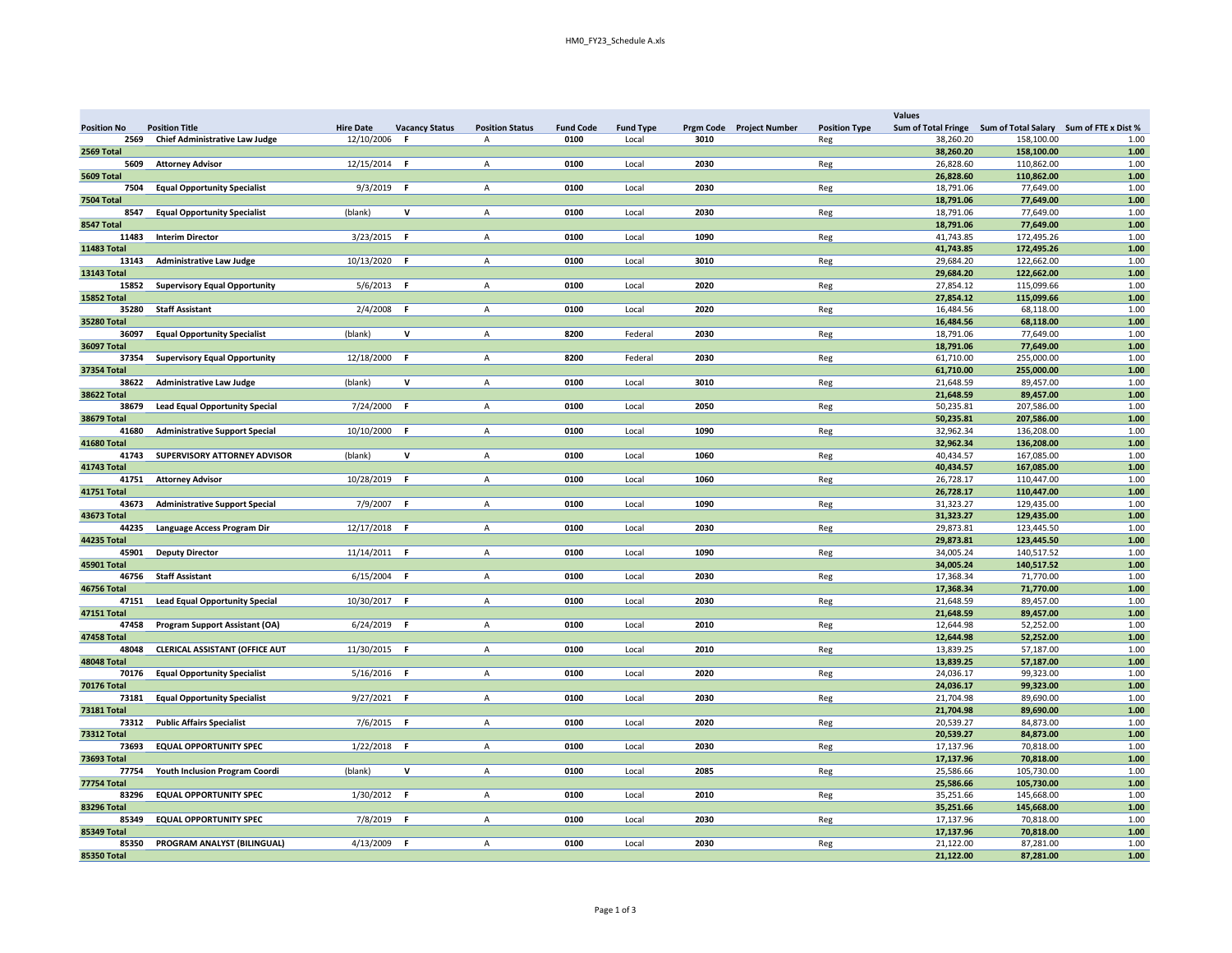| <b>Position No</b> | <b>Position Title</b>                 | <b>Hire Date</b> | <b>Vacancy Status</b> | <b>Position Status</b> | <b>Fund Code</b> | <b>Fund Type</b> | Prgm Code Project Number | <b>Position Type</b> | Sum of Total Fringe Sum of Total Salary Sum of FTE x Dist % |            |          |
|--------------------|---------------------------------------|------------------|-----------------------|------------------------|------------------|------------------|--------------------------|----------------------|-------------------------------------------------------------|------------|----------|
| 85502              | <b>EQUAL OPPORTUNITY SPEC</b>         | 12/15/2014       | F                     | $\overline{A}$         | 0100             | Local            | 2030                     | Reg                  | 18,113.94                                                   | 74,851.00  | 1.00     |
| <b>85502 Total</b> |                                       |                  |                       |                        |                  |                  |                          |                      | 18,113.94                                                   | 74,851.00  | $1.00\,$ |
| 87669              | <b>EQUAL OPPORTUNITY SPEC</b>         | 4/27/2020        | -F                    | $\mathsf{A}$           | 0100             | Local            | 2030                     | Reg                  | 15,673.86                                                   | 64,768.00  | 1.00     |
| 87669 Total        |                                       |                  |                       |                        |                  |                  |                          |                      | 15,673.86                                                   | 64,768.00  | $1.00\,$ |
| 87683              | Program Support Assistant (OA)        | 11/30/2015 F     |                       | A                      | 0100             | Local            | 2020                     | Reg                  | 13,441.16                                                   | 55,542.00  | 1.00     |
| 87683 Total        |                                       |                  |                       |                        |                  |                  |                          |                      | 13,441.16                                                   | 55,542.00  | $1.00\,$ |
| 91369              | <b>Supervisory Equal Opportunity</b>  | 12/7/2020        | F.                    | $\overline{A}$         | 0100             | Local            | 2070                     | Reg                  | 29,620.80                                                   | 122,400.00 | 1.00     |
| <b>91369 Total</b> |                                       |                  |                       |                        |                  |                  |                          |                      | 29,620.80                                                   | 122,400.00 | 1.00     |
| 91414              | <b>Equal Opportunity Specialist</b>   | 10/17/2016 F     |                       | $\overline{A}$         | 0100             | Local            | 2030                     | Reg                  | 20,539.27                                                   | 84,873.00  | 1.00     |
| <b>91414 Total</b> |                                       |                  |                       |                        |                  |                  |                          |                      | 20,539.27                                                   | 84,873.00  | $1.00\,$ |
| 94109              | <b>Equal Opportunity Specialist</b>   | 10/16/2017 F     |                       | A                      | 0100             | Local            | 2010                     | Reg                  | 20,539.27                                                   | 84,873.00  | 1.00     |
| 94109 Total        |                                       |                  |                       |                        |                  |                  |                          |                      | 20,539.27                                                   | 84,873.00  | $1.00\,$ |
| 94120              | <b>Equal Opportunity Specialist</b>   | (blank)          | $\mathsf{v}$          | A                      | 0100             | Local            | 2010                     | Reg                  | 18,791.06                                                   | 77,649.00  | 1.00     |
| <b>94120 Total</b> |                                       |                  |                       |                        |                  |                  |                          |                      | 18,791.06                                                   | 77,649.00  | 1.00     |
| 94582              | <b>Attorney Advisor</b>               | 8/30/2021        | F.                    | $\mathsf{A}$           | 0100             | Local            | 2010                     | Reg                  | 22,475.51                                                   | 92,874.00  | 1.00     |
| 94582 Total        |                                       |                  |                       |                        |                  |                  |                          |                      | 22,475.51                                                   | 92,874.00  | $1.00\,$ |
| 94606              | <b>Equal Opportunity Specialist</b>   | 12/11/2017 F     |                       | A                      | 0100             | Local            | 2020                     | Reg                  | 22,287.72                                                   | 92,098.00  | 1.00     |
| <b>94606 Total</b> |                                       |                  |                       |                        |                  |                  |                          |                      | 22,287.72                                                   | 92,098.00  | 1.00     |
| 95079              | <b>Special Assistant</b>              | 2/7/2011         | F.                    | $\mathsf{A}$           | 0100             | Local            | 2030                     | Reg                  | 27,056.91                                                   | 111,805.41 | 1.00     |
| 95079 Total        |                                       |                  |                       |                        |                  |                  |                          |                      | 27,056.91                                                   | 111,805.41 | $1.00\,$ |
| 97338              | <b>Training Specialist</b>            | 10/25/2021       | - F                   | A                      | 0100             | Local            | 2070                     | Reg                  | 19,373.79                                                   | 80,057.00  | 1.00     |
| 97338 Total        |                                       |                  |                       |                        |                  |                  |                          |                      | 19,373.79                                                   | 80,057.00  | 1.00     |
| 97396              | <b>Supervisory Public Affairs Spc</b> | (blank)          | $\mathsf{v}$          | $\mathsf{A}$           | 0100             | Local            | 2070                     | Reg                  | 31,944.00                                                   | 132,000.00 | 1.00     |
| 97396 Total        |                                       |                  |                       |                        |                  |                  |                          |                      | 31,944.00                                                   | 132,000.00 | $1.00\,$ |
| 97998              | <b>Equal Opportunity Specialist</b>   | 2/28/2022        | F.                    | $\mathsf{A}$           | 0100             | Local            | 2030                     | Reg                  | 33,299.68                                                   | 137,602.00 | 1.00     |
| 97998 Total        |                                       |                  |                       |                        |                  |                  |                          |                      | 33.299.68                                                   | 137.602.00 | $1.00\,$ |
| 99719              | <b>Program Support Assistant</b>      | 7/6/2020         | -F                    | $\mathsf{A}$           | 0100             | Local            | 2030                     | Reg                  | 11,848.80                                                   | 48,962.00  | 1.00     |
| 99719 Total        |                                       |                  |                       |                        |                  |                  |                          |                      | 11,848.80                                                   | 48,962.00  | $1.00\,$ |
| 99902              | <b>Supervisory Equal Opportunity</b>  | $1/18/2011$ F    |                       | A                      | 0100             | Local            | 2030                     | Reg                  | 28,880.28                                                   | 119,340.00 | 1.00     |
| 99902 Total        |                                       |                  |                       |                        |                  |                  |                          |                      | 28,880.28                                                   | 119,340.00 | $1.00\,$ |
| 99913              | <b>Equal Opportunity Specialist</b>   | 3/16/2020        | F.                    | $\mathsf{A}$           | 0100             | Local            | 2030                     | Reg                  | 16,161.97                                                   | 66,785.00  | 1.00     |
| <b>99913 Total</b> |                                       |                  |                       |                        |                  |                  |                          |                      | 16,161.97                                                   | 66,785.00  | 1.00     |
| 100100             | <b>Attorney Advisor</b>               | (blank)          | $\mathsf{v}$          | $\mathsf{A}$           | 0100             | Local            | 2030                     | Reg                  | 21,749.99                                                   | 89,876.00  | 0.40     |
| 100100 Total       |                                       |                  |                       |                        |                  |                  |                          |                      | 21,749.99                                                   | 89,876.00  | 0.40     |
| 102808             | <b>Equal Opportunity Specialist</b>   | (blank)          | $\mathbf{V}$          | $\overline{A}$         | 0100             | Local            | 2010                     | Reg                  | 18.791.06                                                   | 77.649.00  | 1.00     |
| 102808 Total       |                                       |                  |                       |                        |                  |                  |                          |                      | 18,791.06                                                   | 77,649.00  | $1.00\,$ |
| 102809             | <b>Equal Opportunity Specialist</b>   | (blank)          | $\mathsf{v}$          | $\mathsf{A}$           | 0100             | Local            | 2010                     | Reg                  | 18,791.06                                                   | 77,649.00  | 1.00     |
| 102809 Total       |                                       |                  |                       |                        |                  |                  |                          |                      | 18,791.06                                                   | 77,649.00  | $1.00\,$ |
| 102810             | <b>Equal Opportunity Specialist</b>   | (blank)          | $\mathsf{v}$          | A                      | 0100             | Local            | 2030                     | Reg                  | 18,791.06                                                   | 77,649.00  | 1.00     |
| 102810 Total       |                                       |                  |                       |                        |                  |                  |                          |                      | 18,791.06                                                   | 77,649.00  | $1.00\,$ |
| 102878             | <b>Equal Opportunity Specialist</b>   | 2/16/2021        | -F                    | $\mathsf{A}$           | 0100             | Local            | 2030                     | Reg                  | 21.122.00                                                   | 87.281.00  | 1.00     |
| 102878 Total       |                                       |                  |                       |                        |                  |                  |                          |                      | 21,122.00                                                   | 87,281.00  | 1.00     |
| 102879             | <b>Equal Opportunity Specialist</b>   | 2/16/2021        | -F                    | A                      | 0100             | Local            | 2070                     | Reg                  | 21,122.00                                                   | 87,281.00  | 1.00     |
| 102879 Total       |                                       |                  |                       |                        |                  |                  |                          |                      | 21.122.00                                                   | 87.281.00  | $1.00\,$ |
| 102880             | <b>Equal Opportunity Specialist</b>   | 1/25/2016        | - F                   | $\mathsf{A}$           | 0100             | Local            | 2030                     | Reg                  | 20,539.27                                                   | 84,873.00  | 1.00     |
| 102880 Total       |                                       |                  |                       |                        |                  |                  |                          |                      | 20,539.27                                                   | 84,873.00  | $1.00\,$ |
| 102881             | <b>Equal Opportunity Specialist</b>   | 9/3/2019 F       |                       | $\mathsf{A}$           | 0100             | Local            | 2010                     | Reg                  | 19,956.53                                                   | 82,465.00  | 1.00     |
| 102881 Total       |                                       |                  |                       |                        |                  |                  |                          |                      | 19,956.53                                                   | 82,465.00  | $1.00\,$ |
| 102882             | <b>Public Affairs Specialist</b>      | 2/4/2019         | F.                    | $\mathsf{A}$           | 0100             | Local            | 2070                     | Reg                  | 22,342.41                                                   | 92,324.00  | 1.00     |
| 102882 Total       |                                       |                  |                       |                        |                  |                  |                          |                      | 22,342.41                                                   | 92.324.00  | 1.00     |
| 102884             | <b>Public Affairs Specialist</b>      | 10/12/2021       | F                     | $\mathsf{A}$           | 0100             | Local            | 2070                     | Reg                  | 19,373.79                                                   | 80,057.00  | 1.00     |
| 102884 Total       |                                       |                  |                       |                        |                  |                  |                          |                      | 19,373.79                                                   | 80,057.00  | $1.00\,$ |
| 102956             | <b>Program Manager</b>                | 6/20/2021 F      |                       | $\mathsf{A}$           | 0100             | Local            | 2070                     | Reg                  | 29,620.80                                                   | 122,400.00 | 1.00     |
| 102956 Total       |                                       |                  |                       |                        |                  |                  |                          |                      | 29,620.80                                                   | 122,400.00 | $1.00\,$ |
| 102957             | Compliance Review & Trng Ofcr.        | (blank)          | ${\mathsf v}$         | F.                     | 0100             | Local            | 2070                     | Reg                  | 18,791.06                                                   | 77,649.00  | 1.00     |
| 102957 Total       |                                       |                  |                       |                        |                  |                  |                          |                      | 18,791.06                                                   | 77,649.00  | $1.00\,$ |
| 102958             | <b>Program Analyst</b>                | (blank)          | $\mathsf{v}$          | $\mathsf{A}$           | 0100             | Local            | 2070                     | Reg                  | 15,185.74                                                   | 62,751.00  | 1.00     |
| 102958 Total       |                                       |                  |                       |                        |                  |                  |                          |                      | 15,185.74                                                   | 62,751.00  | $1.00\,$ |
| 102959             | <b>Attorney Advisor</b>               | 10/29/2018       | - F                   | $\mathsf{A}$           | 0100             | Local            | 2070                     | Reg                  | 25.584.00                                                   | 105,719.00 | 1.00     |
| 102959 Total       |                                       |                  |                       |                        |                  |                  |                          |                      | 25,584.00                                                   | 105,719.00 | 1.00     |
| 104583             | <b>Attorney Advisor</b>               | (blank)          | V                     | A                      | 0100             | Local            | 1060                     | Reg                  | 36,642.67                                                   | 151,416.00 | 1.00     |
| 104583 Total       |                                       |                  |                       |                        |                  |                  |                          |                      | 36,642.67                                                   | 151,416.00 | $1.00\,$ |
| 10010741           | <b>Program Training Coordinator</b>   | (blank)          | $\mathsf{V}$          | A                      | 0100             | Local            | 2070                     | Reg                  | 21,122.00                                                   | 87,281.00  | 1.00     |